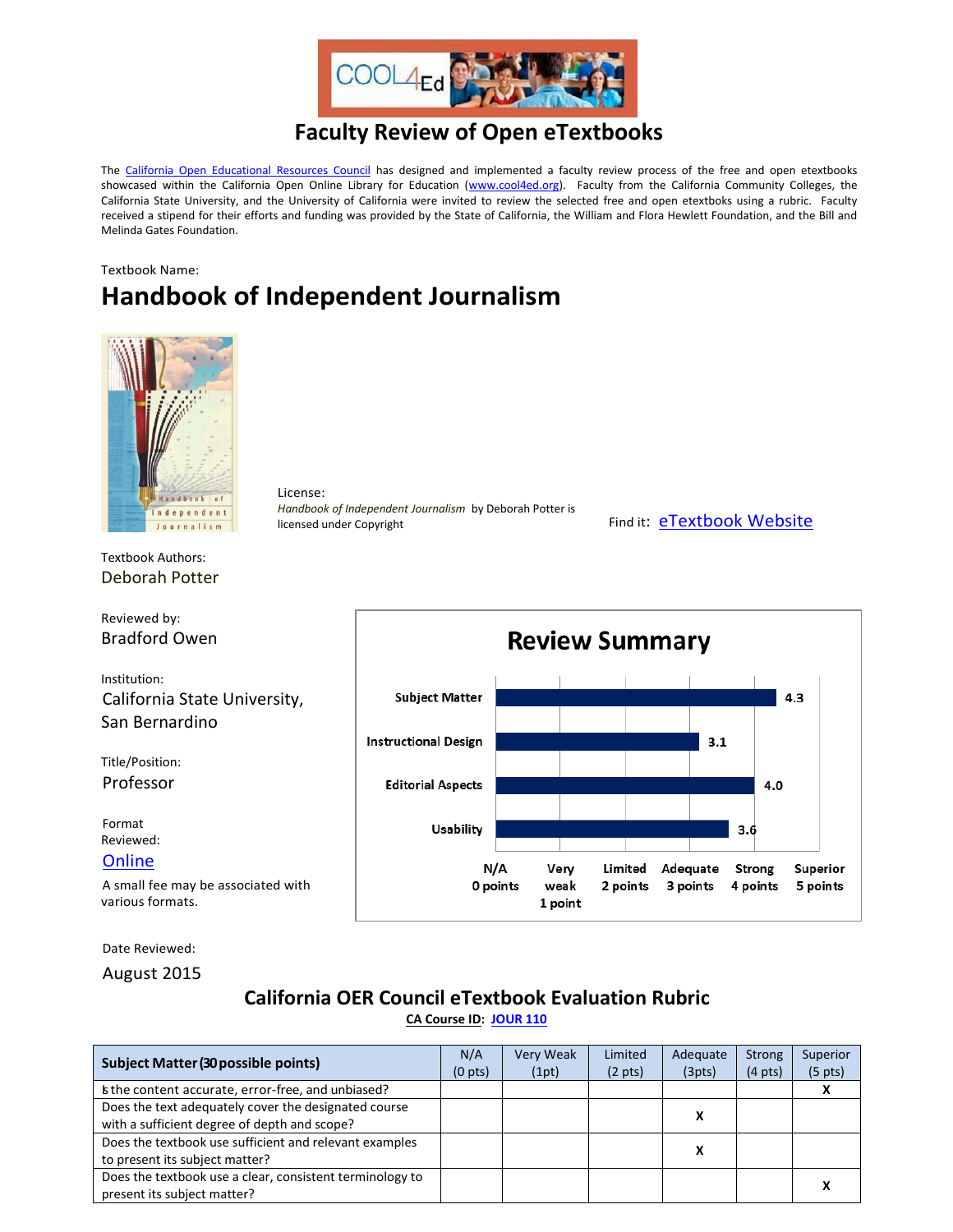| Does the textbook reflect current knowledge of the         |  |  |  |
|------------------------------------------------------------|--|--|--|
| subject matter?                                            |  |  |  |
| Does the textbook present its subject matter in a          |  |  |  |
| culturally sensitive manner? (e.g. Is the textbook free of |  |  |  |
| offensive and insensitive examples? Does it include        |  |  |  |
| examples that are inclusive of a variety of races,         |  |  |  |
| ethnicities, and backgrounds?)                             |  |  |  |

Total Points: 26 out of 30

Please provide comments on any aspect of the subject matter of this textbook:

- The author Deborah Potter is a veteran network news correspondent (CBS, CNN) and director of NewsLab, an online journalism resource. Not surprisingly, the quality of the content is quite high, and it covers the topics suitable to an Introduction to Reporting and Newswriting course. However, at 61 pages total length, it often does not cover the topics in enough depth or with enough examples to be an ideal textbook.
- There are no images, test banks, review questions, exercises or instructor resources provided.

| Instructional Design (35 possible points)                   | N/A<br>(0 <sub>pts</sub> ) | <b>Very Weak</b><br>(1pt) | Limited<br>$(2 \text{ pts})$ | Adequate<br>(3pts) | <b>Strong</b><br>$(4 \text{ pts})$ | Superior<br>$(5 \text{ pts})$ |
|-------------------------------------------------------------|----------------------------|---------------------------|------------------------------|--------------------|------------------------------------|-------------------------------|
| Does the textbook present its subject materials at          |                            |                           |                              |                    |                                    |                               |
| appropriate reading levels for undergrad use?               |                            |                           |                              |                    |                                    |                               |
| Does the textbook reflect a consideration of different      |                            | x                         |                              |                    |                                    |                               |
| learning styles? (e.g. visual, textual?)                    |                            |                           |                              |                    |                                    |                               |
| Does the textbook present explicit learning outcomes        |                            | x                         |                              |                    |                                    |                               |
| aligned with the course and curriculum?                     |                            |                           |                              |                    |                                    |                               |
| Is a coherent organization of the textbook evident to the   |                            |                           |                              |                    |                                    | x                             |
| reader/student?                                             |                            |                           |                              |                    |                                    |                               |
| Does the textbook reflect best practices in the instruction |                            |                           |                              |                    |                                    |                               |
| of the designated course?                                   |                            |                           |                              |                    |                                    |                               |
| Does the textbook contain sufficient effective ancillary    |                            |                           |                              |                    |                                    |                               |
| materials? (e.g. test banks, individual and/or group        |                            | x                         |                              |                    |                                    |                               |
| activities or exercises, pedagogical apparatus, etc.)       |                            |                           |                              |                    |                                    |                               |
| Is the textbook searchable?                                 |                            |                           |                              |                    | x                                  |                               |

Total Points: 22 out of 35

Please provide comments on any aspect of the instructional design of this textbook:

| <b>Editorial Aspects (25 possible points)</b>                                                      | N/A<br>(0 <sub>pts</sub> ) | Very Weak<br>(1pt) | Limited<br>$(2 \text{ pts})$ | Adequate<br>(3pts) | <b>Strong</b><br>$(4 \text{ pts})$ | Superior<br>$(5 \text{ pts})$ |
|----------------------------------------------------------------------------------------------------|----------------------------|--------------------|------------------------------|--------------------|------------------------------------|-------------------------------|
| Is the language of the textbook free of grammatical,<br>spelling, usage, and typographical errors? |                            |                    |                              |                    |                                    | X                             |
| Is the textbook written in a clear, engaging style?                                                |                            |                    |                              |                    |                                    | x                             |
| Does the textbook adhere to effective principles of                                                |                            |                    |                              |                    |                                    |                               |
| design? (e.g. are pages latid0out and organized to be                                              |                            |                    |                              |                    |                                    | х                             |
| clear and visually engaging and effective? Are colors,                                             |                            |                    |                              |                    |                                    |                               |
| font, and typography consistent and unified?)                                                      |                            |                    |                              |                    |                                    |                               |
| Does the textbook include conventional editorial                                                   |                            |                    |                              |                    |                                    |                               |
| features? (e.g. a table of contents, glossary, citations and                                       |                            |                    |                              | x                  |                                    |                               |
| further references)                                                                                |                            |                    |                              |                    |                                    |                               |
| How effective are multimedia elements of the textbook?                                             |                            |                    | x                            |                    |                                    |                               |
| (e.g. graphics, animations, audio)                                                                 |                            |                    |                              |                    |                                    |                               |

Total Points: 20 out of 25

Please provide comments on any editorial aspect of this textbook.

- The textbook is professional and beautiful in design, with excellent layout, typography, and graphics (which are however limited to drawings).
- The textbook has a detailed table of contents, but no citations, references, or glossary. At its end is an extensive list of journalism resources on the internet.

| Usability (25 possible points)                                                                                                              | N/A          | <b>Very Weak</b> | Limited           | Adequate | <b>Strong</b>     | Superior          |
|---------------------------------------------------------------------------------------------------------------------------------------------|--------------|------------------|-------------------|----------|-------------------|-------------------|
|                                                                                                                                             | $(0$ pts $)$ | (1pt)            | $(2 \text{ pts})$ | (3pts)   | $(4 \text{ pts})$ | $(5 \text{ pts})$ |
| Is the textbook compatible with standard and commonly<br>available hardware/software in college/university campus<br>student computer labs? |              |                  |                   |          |                   |                   |